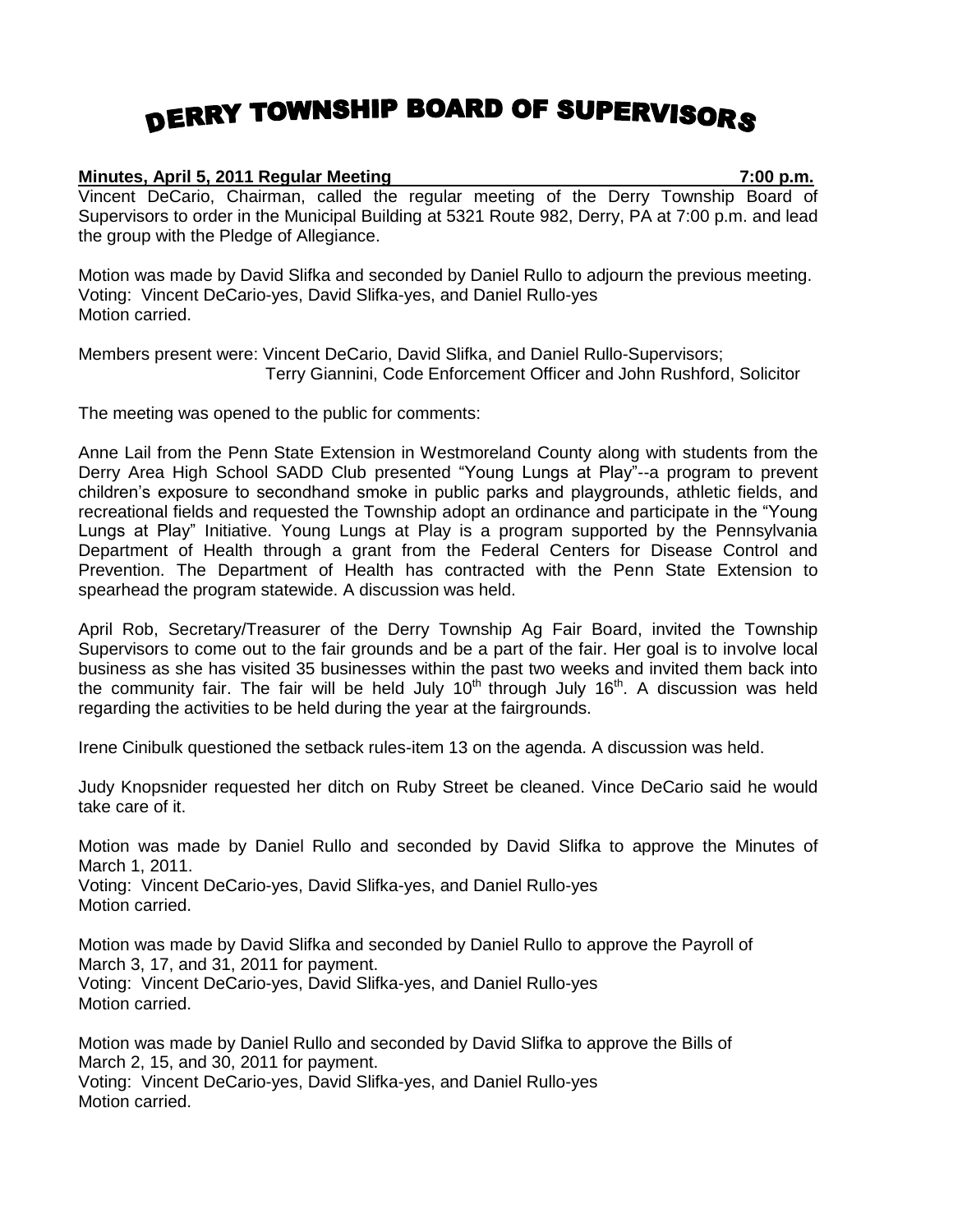Motion was made by David Slifka and seconded by Daniel Rullo to approve the Treasurer's Report of April 1, 2011.

Voting: Vincent DeCario-yes, David Slifka-yes, and Daniel Rullo-yes Motion carried.

Motion was made by Daniel Rullo and seconded by David Slifka to authorize the Chairman and Vice Chairman to sign the consent for right of entry with the Pennsylvania Department of Environmental Resources for the exploration drilling project to be conducted in Bradenville for a possible subsidence control project.

Voting: Vincent DeCario-yes, David Slifka-yes, and Daniel Rullo-yes Motion carried.

Motion was made by David Slifka and seconded by Daniel Rullo to review the Homer Weimer Subdivision located along T841 (Malone Road):

Approval of this plan does not constitute acceptance of the streets as dedicated and laid out on said plan until they are developed to the Township's specifications at which time formal written notice of acceptance of dedication will be delivered by the Derry Township Board of Supervisors to the developer.

Voting: Vincent DeCario-yes, David Slifka-yes, and Daniel Rullo-yes Motion carried.

Motion was made by Daniel Rullo and seconded by David Slifka to review the McConnell Subdivision located along SR1014 in Torrance:

Approval of this plan does not constitute acceptance of the streets as dedicated and laid out on said plan until they are developed to the Township's specifications at which time formal written notice of acceptance of dedication will be delivered by the Derry Township Board of Supervisors to the developer.

Voting: Vincent DeCario-yes, David Slifka-yes, and Daniel Rullo-yes Motion carried.

Motion was made by David Slifka and seconded by Daniel Rullo to appoint David Lloyd to the Derry Township Municipal Authority to fill the unexpired term of Louis Pennesi, Jr. which will expire in January of 2015.

Voting: Vincent DeCario-yes, David Slifka-yes, and Daniel Rullo-yes Motion carried.

Motion was made by Daniel Rullo and seconded by David Slifka to adopt Ordinance No. 143- 2011 creating Part 1 of Chapter 22 of the Township of Derry's Codified Ordinances, establishing: a front yard building setback of twenty-five (25) feet, a side yard building setback line of ten (10) feet, and a rear yard building setback line of ten (10) feet, excepting walls and fences which shall have a minimum setback line of three (3) feet.

Voting: Vincent DeCario-yes, David Slifka-yes, and Daniel Rullo-yes Motion carried.

Motion was made by David Slifka and seconded by Daniel Rullo to approve right-of-way agreements with Joseph Bercel and Harry & Beverly Beckerleg to provide a cul-de-sac for vehicles on Lee Valley Road.

Voting: Vincent DeCario-yes, David Slifka-yes, and Daniel Rullo-yes Motion carried.